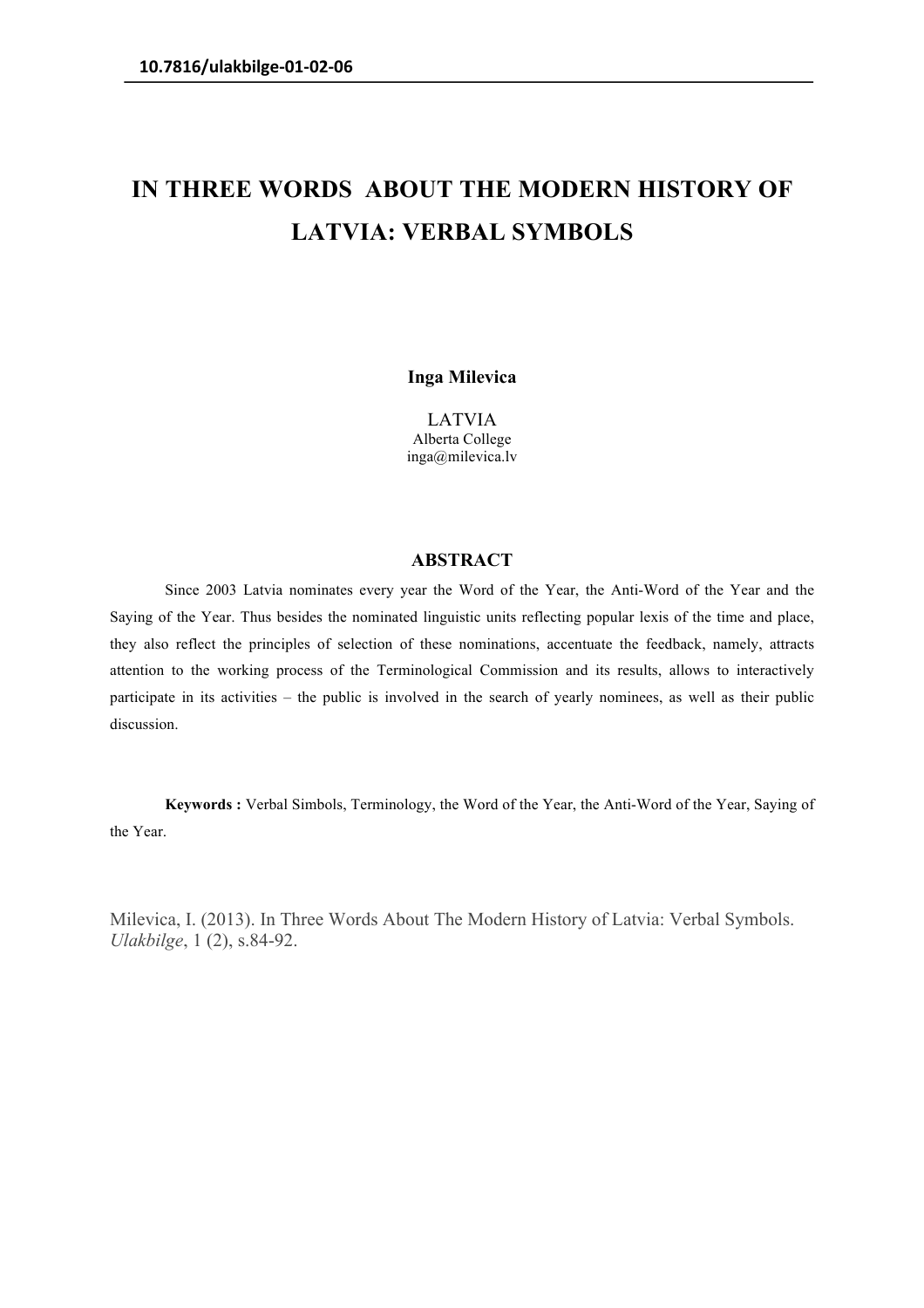Codification and standardization of the language and speech stirs up natural and widespread interest of the society, which mostly can be observed to its full extent on the Internet. Let us look at one aspect of the codification and standardization, which is related to the work of the Latvian Terminological Commission.

The Terminological Commission of the Latvian Academy of Science regularly publishes new formations – in the informative bulletins and on its web site (http://termini.lza.lv/). Commission, to be more precise its 30 Subcommissions (Subcommissions for Terminology of Botany, Demographics, Philosophy, Geology etc.), are trying to timely react to the advances in the language and speech– whether those are spontaneous word plays or an Anglicism that has come in active use.

Attention towards the words of one's language, their usage is important today as well, when the significance of the language is not always appreciated in the society. The linguistic problems and their solutions today in Latvia may be viewed from the different aspects.

So, the first way of finding a solution is the legislation. Let us name the regulatory acts indicated by the State Language Centre: **Regulatory acts that regulate the usage of the state language of Latvia**: State Language Policy Framework 2005-2014; **Laws:** The Constitution of the Republic of Latvia; Official Language Law; Citizenship Law; Education Law; General Education Law; Law on Institutions of Higher Education; Latvian Administrative Violations Code; Consumer Rights Protection Law; Electronic Mass Media Law; Law on Judicial Power; State Civil Service Law; Immigration Law; Law on Meetings, Processions and Pickets; Personal Identity Document Law; Law On Submissions; Freedom of Information Law; Law on Legal Validity of Documents; Document Legalisation Law; Law on Announcements; Electronic Documents Law; Personal Data Protection Law; Rule of Procedure of the Parliament; Law on Elections of the Parliament; Law on Elections of the Republic City Council and Municipality Council; Law on Scientific Activity; Law on the Change of a Given Name, Surname and Nationality Record; Law on the Status of a Long-Term Resident of the European Community in the Republic of Latvia; Law on Administrative Territories and Populated Areas; Geospatial Information Law; Law on Trademarks and Geographical Indications; Law on the Safety of Goods and Services; Advertising Law; **Regulations of the Cabinet of Ministers:** Regulations Regarding the Level of the State Language Knowledge and the Order of the State Language Knowledge Testing for Fulfilment of Professional and Office Duties, for Receiving Permanent Residence Permit and Obtaining the Status of Permanent Resident of the European Union and State Fee on State Language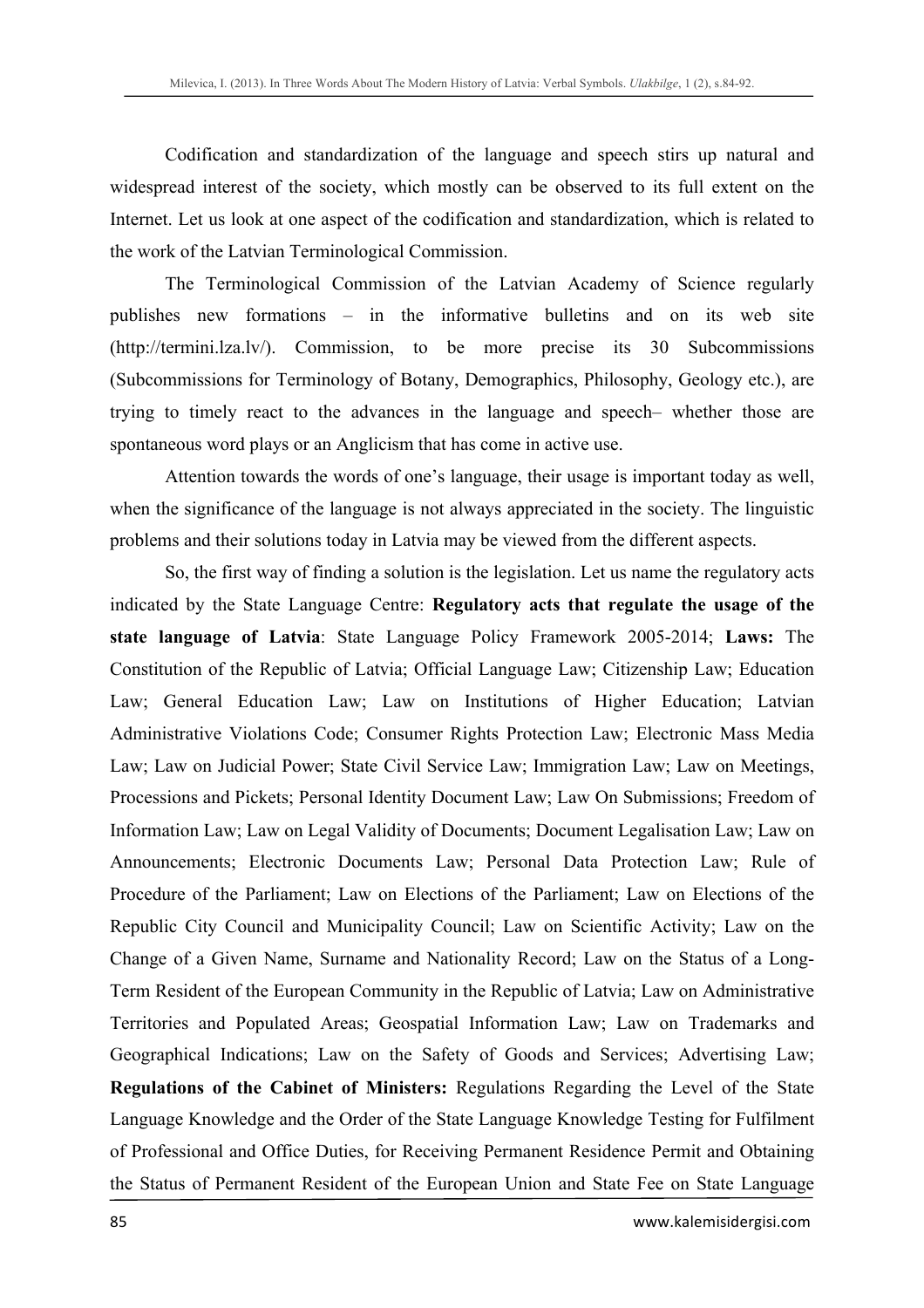Knowledge Testing; Procedures for the Certification of Document Translations in the Official Language; Regulations Regarding the Ensuring of Interpreting at Events ; Regulations Regarding Use of Language in Information; Regulations Regarding Creation and Use of Place Names, Names of Institutions, Public Organisations, Undertakings (Companies) and Names of Events; Regulations Regarding Usage of Foreign Languages in Seals, Stamps and Printed Forms; Regulations on the State Fee for State Language Attestation for Fulfilment of Professional and Office Duties; Regulations on Spelling and Usage, as well as Identification of Personal Names in Latvian; Regulations of Personal Identification Documents; Regulations Regarding Testing of Fluency in the Latvian Language and the Knowledge of the Basic Principles of the Constitution, the Text of the National Anthem and the History of Latvia as Prescribed by the Citizenship Law; Regulations on Toponym Information; Regulation on Addressing System; The Order of Opening, Closing and Granting Names to the Public Railroad Infrastructure Objects – Railroad Stations, Crossing Points and Stops; Regulations for Legalisation of Public Documents; The Order of Formulation and Drawing Up of Documents; Procedures for the Preparation, Drawing Up, Storage and Circulation of Electronic Documents in State and Local Government Institutions, and the Procedures by which Electronic Documents are Circulated between State and Local Government Institutions, or between These Institutions and Natural Persons and Legal Persons; Procedures by Which Institutions Provide Information in Electronic Form when Co-operating, as well as Ensure and Certify the Veracity of Such Information; Regulations on the Order of Putting the Address of Addressee and the Sender on the Mailings; Provision on Senior Officials' Meeting on European Union Issues; **Instruction of the Cabinet of Ministers:** The Order of Evaluation, Coordination of the Translations of the European Union Documents and Correction of the Essential Errors Therein; **Statutes of the State Administration Institutions Assosiated with the State Language:** Statutes of National Centre for Education; Statutes for Latvian Language Experts Commission of the State Language Centre; Statutes of the State Language "Latvian Language Agency"; Statutes of the Terminology Commissions of the Latvian Academy of Science; Statutes of the State Language Commission; Statutes of the State Agency "Latvian Geopolitical Information Agency".

The problems of Latvian language are also tackled by different institutions. Here are some of those for an insight. **The State Language Centre** (http://www.vvc.gov.lv) is the centre for the implementation of the state language policy under the supervision of the Minister of Justice, founded in 1992 to ensure enforcement of the Language Law entering into force on 5 May, 1992. Since 1993 the centre is the public administration institution under the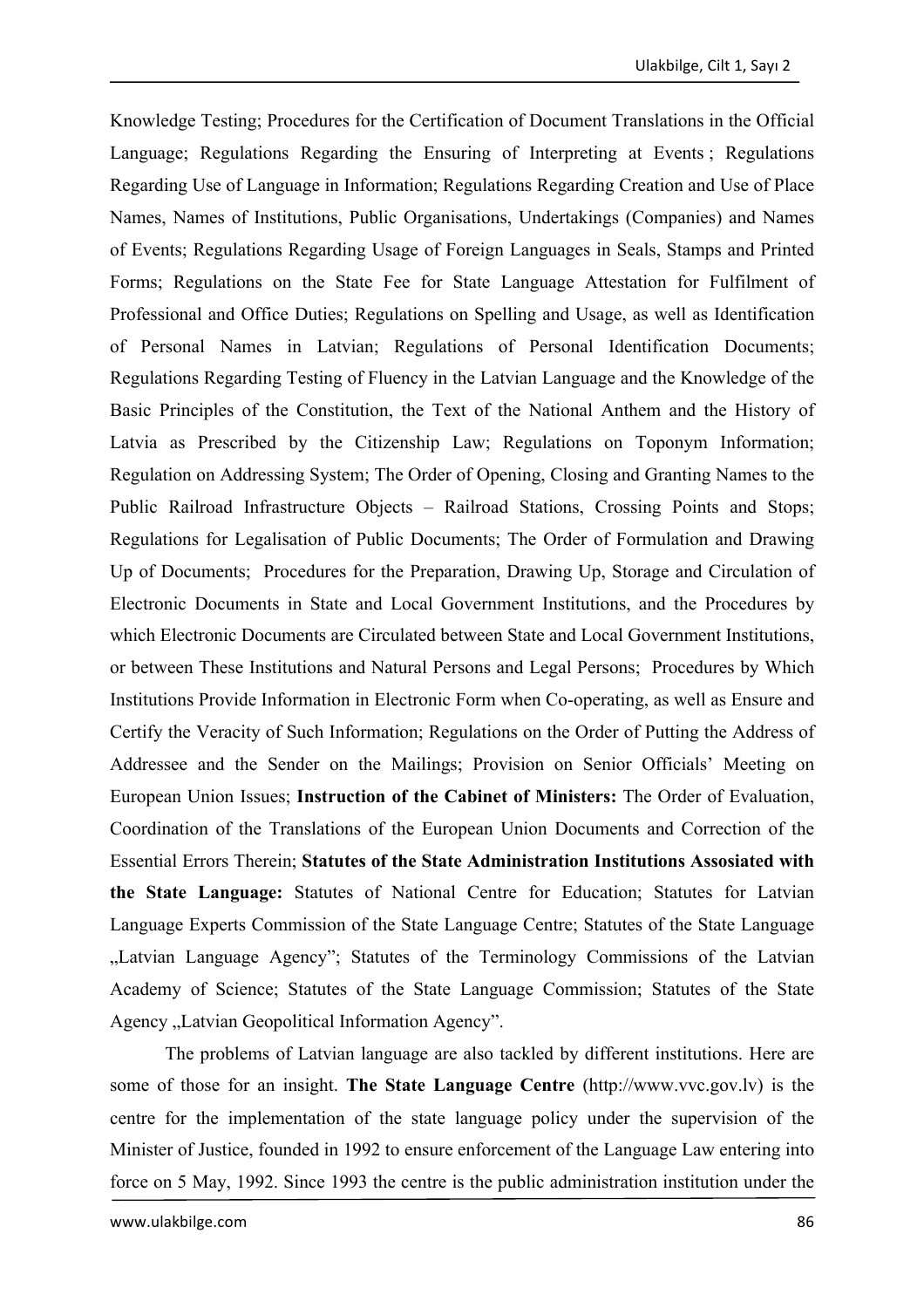supervision of the Ministry of Justice that implements the state policy, as well as ensures the preservation, protection and development of the Latvian language by supervising and controlling abiding to the regulatory acts for the state language. (http://www.vvc.gov.lv) **The functions of the State Language Centre are the following:** 1) to supervise abiding to the regulatory act for the state language usage; 2) to protect the rights and interests of the users of the state language; 3) to define the usage of the state language in the state and public life spheres on the occasions envisaged in the regulatory acts; 4) to promote organizing of the cultural environment of the language, particularly facilitating renewal and protection of the toponyms characteristic to the county; 5) to promote rightful functioning of the Latvian language in the institutions of the European Union; 6) to do translations of the international contracts and conventions binding to the Republic of Latvia, as well as of the documents connected with the application of the European Union legislative acts; 7) to translate the legislative acts of the Republic of Latvia into the languages of the member states of the European Union; 8) to translate the documents related to the activity of the NATO into Latvian; 9) to prepare proposals for the use of the unified terminology that corresponds to the norms of Latvian language in the regulatory acts; 10) to elaborate and develop the methodology for legal acts translation. **(**http://www.vvc.gov.lv) To perform these functions: with a decision of the Cabinet of Ministers the Chief State Language Attestation Commission was formed, that managed the attestation process in Latvia; - with a decision of the Cabinet of Ministers the State Language Inspection was formed, that controlled the implementation of the State Law, and since 2000 of the State Language Law and the related regulatory acts; with a decision of the Cabinet of Ministers the Toponym Commission was formed, that promoted preservation, renewal and precise usage of the historically correct and characteristic to the Latvian cultural environment toponyms; since 2000 it is the Toponym Subcommission of the Latvian Language Experts commissions; - the Latvian Language Experts Commission was formed, to maintain and standardize the Latvian literary language and facilitate its development and functioning in the status of the state language. (http://www.vvc.gov.lv)

It must be said that the State Language Centre organizes campaigns to popularize on regular basis, for example**,** on 27 March, 2012 the State Language Centre commenced a campaign "Latvian Language–Friendly Environment " with the aim to reveal, evaluate and award the companies in the service sector, where the requirements of the State Language Law and other regulatory acts for the usage of the state language are being followed to the fullest extent. **(**http://www.vvc.gov.lv)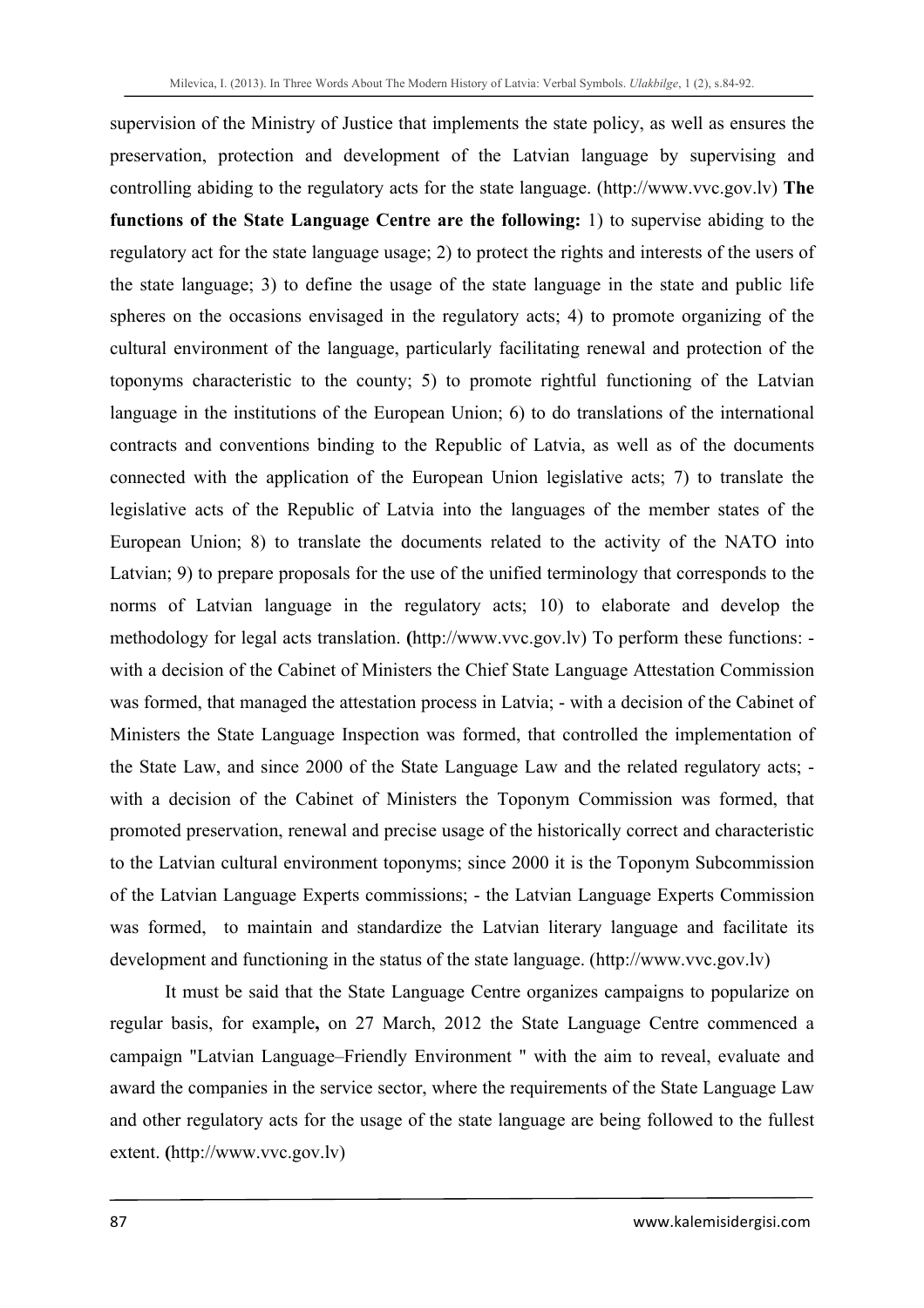Another institution that should definitely be mentioned is **the Latvian Language Agency (http://www.valoda.lv),** one of the most important activities of which is to organize Latvian language courses. From 2007 to 2012 the target audience of the Latvian language courses organized by the Agency had been the teachers and parents of the minority schools, as well as the nationals of the third countries, but from 2012 the special support for improvement of the language skills is provided for the teachers and workers of the preschools educational institutions. **(http://www.valoda.lv).** Additionally, anyone who is interested in the information about Latvia and supplementary materials for language learning, can get acquainted with the informative educational portal "Communication Bridge" (**http://www.sazinastilts.lv**). The portal is designated for the students of Latvian language both with the background knowledge and without. Intermediary languages are English and Russian. In the portal there is general information about Latvia and the lexical minimum useful for the language students, which has been translated into Russian, English, French, and German. In the portal there is also wide range of audio and video materials supplemented with interactive self-test tasks. The students of Latvian with a background can use interviews with representatives of different areas of activity who are popular in Latvia. **(http://www.valoda.lv)**

As we can see the official status of Latvian language is ensured, supervised, controlled by various institutions on the basis of broad legislative base. However, the people of Latvia for the several years in a row express incredulity towards the vast public administration. According to the data of the study performed by the research agency TNS in cooperation with the TV company LNT (16-18 April, 2013, participants: 8050 economically active Latvian inhabitants aged from 18 to 55), the lowest trust was towards the government - 12% - and the Parliament - 10%. The trust towards the local region's or town' government, General Prosecutor's office, ombudsman and media was within 41% to 45%, and the State President is trusted by 34% of the respondents. Approximately half of population of Latvia comparatively more often trust the Constitutional Court (CT) - 55%, the State Police (SP) and also the church. 9% of the respondents trust CT a lot, but sooner trust 46%. Meanwhile 51% of the population of Latvia generally trusts SP, and 48% - the church, of which 12% of the respondents express great confidence in it.

(http://www.tvnet.lv/zinas/latvija/461868-iedzivotaji\_joprojam\_neuzticas\_saeimai\_un\_valdibai)

Therefore the activities of Latvian institutions that are related to the language aspect stir up the public interest in the special cases and when the media hype starts, for example, the offer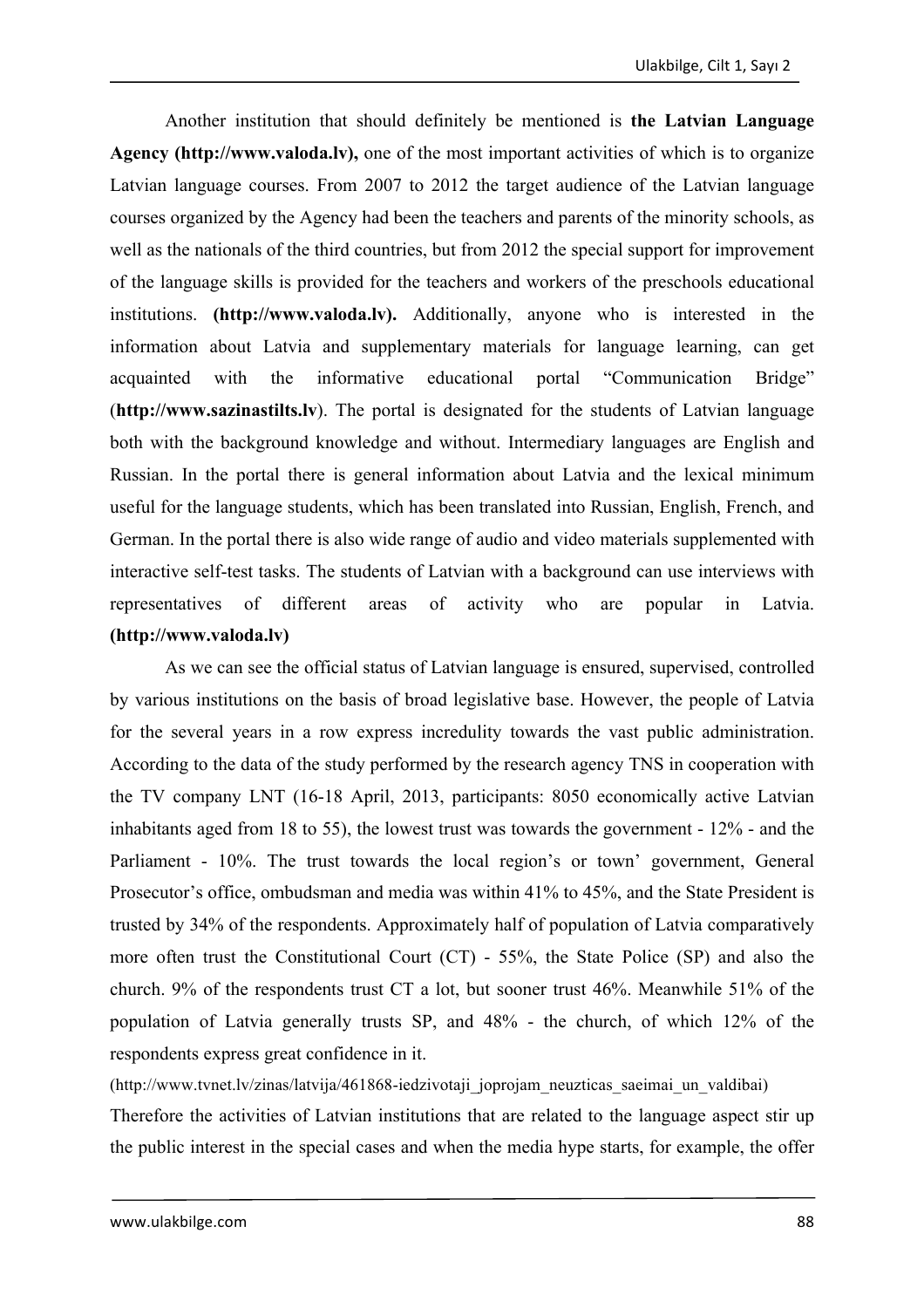to use the form 'eira' (to replace the habitual usage of 'eiro'), the offer to use in the documents the form 'euro' after introducing the 'eiro' ('euro'?) in Latvia.

Therefore it is important to continue and clarify the work of the institutions in a popular manner (not only informing and clarifying but also popularizing!), using also the potential offered by nomination of the Word, the Anti-Word and the Saying of the Year. We shall turn our attention to these campaigns and look closer at their results.

Latvia similarly to the USA, Germany nominates every year **the Word of the Year, the Anti-Word of the Year and the Saying of the Year**. The word, anti-word and saying of year of Latvia are being chosen since 2003 by the Riga Latvian Society together with the Latvian Writers' Society and Terminological Commission of the Latvian Academy of Science.

It is known that vocabulary is the area of language most sensitive towards all the twists and turns of public life. Certain historical period can be characterized by a certain string of words that define the notions that are most fundamental to the society, and due to its topical semantics become popular in the society. Such units of languages are called by different names (depending on the aspects of its research – cognitive, sociolinguistic, cultural studies, lingvo-psychological etc.): **das Schlagwort**, **topical lexicon**, **prestige word, buzzword (catch phrase), precise word, temporal indicator, chronofact words, chronological marker, verbal symbols.** 

Verbal symbol is a marker of a certain period in time, which according to Z. Fomina (Фомина 1995: 209) has huge semantic capacity, informative saturation and characterizes various realia of life of the society. Linguistic implementations of verbal symbols vary – separate words, onyms, precedent sayings, stereotypes, mythemes and ideologemes. The Word, the Anti-Word and the Saying of Latvia unquestionably belong to cultural phenomena of such kind. Let us look at them in the chronological order.

The first event, which took place in 2003 proclaimed the Word of the Year to be *zīmols* (to replace the word *brands,* stemming from the English *brand*), the Anti-Word – *eiro* (*euro*) due to its indeclinability. The Saying of the year was *zelta rokas* (*very skilful hands*, literally *golden hands*) with a new meaning promoted by the bribery scandals.

The Word of 2004 – *mēstule (*from Latvian *mest* and *vēstule*: to replace English *spam* ), the Anti-Word was *māsterplāns* (*masterplan*, which is being used ignoring the offered *virsplāns* and *dižplāns*), the Saying – *valsts deg zilās ugunīs* meaning "the state being at crisis".

In 2005 as the Word of the year was chosen *smacenis* (instead of Englisg *smog*), the Anti-Word – centrs, being used widely a small or large place, where something is happening),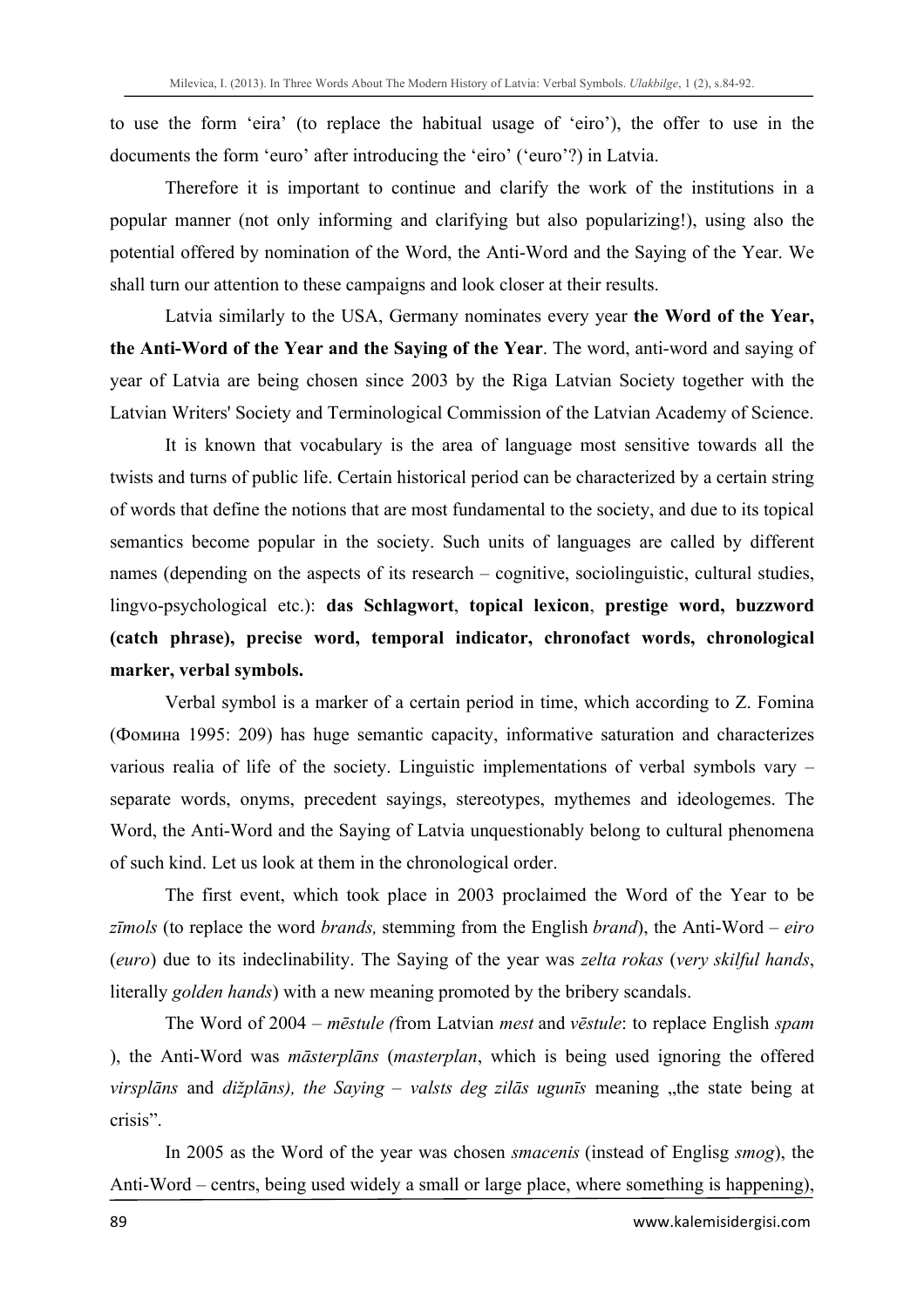the Saying of the year was *vanags noknāba cālīti* – the saying appeared in time when a priest Juris Cālītis was excluded from the Lutheran Church led by the archbishop Jānis Vanags; very bright saying, which makes topical and puts into new context a phenomena long known in Latvia.

In 2006 the Word was *draugoties* (literally *to friend*, verb appeared to label the activity of the users of a social network draugiem.lv ), Anti-Word – anglicism *hendlings*, (from English *handling*, which does not sound ethical in context related to human beings). The Saying - *ņēma un uzmeta,* which became folklore characterizing the trend of Latvian language in written in spoken texts to compile strange incompatible forms.

In 2007 as the Word of the year was recognized *ēnstrādnieks* (from Latvian *ēna + strādnieks*), denoting illegal workers. As Anti-Word of year was chosen *siera produkti*  (analogical to p*iena produkti*). In 2007 the Saying of the year were the words of the former General Director of Latvian Television Jānis Holšteins *bojāts horizontālais taimkods,* the saying that came to denominate how to avoid telling the truth.

In 2008 as the Word of the year was recognized the word *talkot* (verb from the noun *talka*), it was this year when the first Latvian National Neighbourhood Clean-up took place – an example of solidarity and selflessness. Anti-Word of the year *šis te... šo te*..., sounding very often in different declination and presenting classical idle talk. In 2008 the Saying was *Pārāk liela cilvēcība sabiedrībai nav saprotama* by politician E. Zalāns*.* In 2008 new nomination appeared . The Nail of the Year" to honour the notorious answer of the Minister of Finance A.Slakteris to a journalist of the Bloomberg Channel about what is happening in Latvia and why the billion worth loan was necessary – *nasing spešl.* 

The Word of 2009 *glābējsilīte* (literally saving crib to replace English *baby-box*), Anti-Word *saīsināt,* which spread out in a rather unpleasant context (to cut salaries, staff, time etc.), and which is not being used very correctly: quite often it is used as in a pattern of Russian language where other verbs should be used instead (to scale down, to select etc.). The Saying of the Year – the rhetoric question of the Minister of Healthcare *Un ko jūs saprotat ar politisku atbildību*? (*And what do you understand by political responsibility?*), which became a 'model' of political demagogy.

In 2010 the Word of the Year was *zibakcija* (literally flash action – replacer of *flashmob*), the Anti-Word – *pa lielam* (colloquial saying meaning , mostly, mainly", usage of which brings in also some colloquial *toilet* meaning). As the Saying of the Year was recognized a comment of the prime Minister A. Dombrovskis to politician A. Šlesers, whose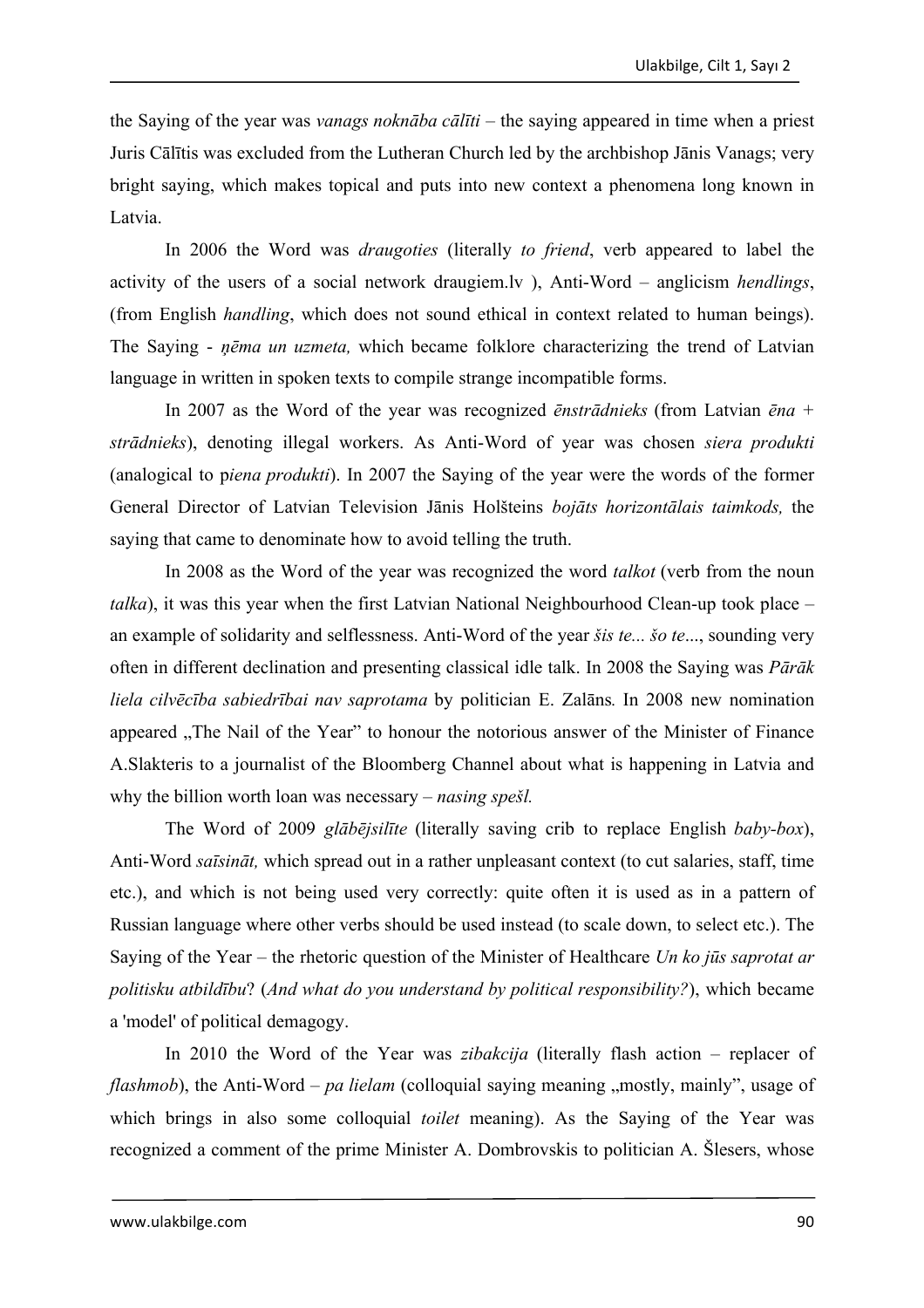political nickname is Bulldozer, *Krāniem un buldozeriem jāstrādā ostā (Cranes and bulldozers should be working at the harbour).*

The word 'staidzināt' ('to walk', formed according to the popular grammatical models: klaudzināt, valdzināt, maldināt etc.) was declared as the Word of the Year 2011, the Anti-Word being 'konsolidēt' ('to consolidate', reminding of the economic hardships experienced by the population and also rejecting the attempts to disguise the budget cuts with a grandiloquent but wrongly used foreign word), and the Saying of the Year – 'Order No. 2' (related to the most dramatic event of 2011: the Order of the State President initiating the referendum on dissolution of the 10the convocation of the Parliament of Latvia).

In 2012 (10the public poll!) as the Word of the Year was acknowledged the word 'ziemotne' ('wintering'), the Anti-Word of the Year – 'uzrunāt *(problēmu)*' ('to address (a problem)'), while as **the Saying** was declared the phrase "Vilks paziņoja, ka Lapsas sūdzība par Zaķa pārkāpumu tiks izskatīta" ("Vilks (literally 'wolf') informed that the complaint of Lapsa (literally 'fox') about the violation of Zaķis (literally 'hare') will be considered") in this case the factor of success was the play of the surnames with the inner form: Andris Vilks – the Minister of the Finance, Dzintars Zaķis – representative of the party Vienotība, the member of Parliament, Lato Lapsa – journalist). In 2012 alongside with the search for the most colourful and popular word the Latvian Language Development Group this time had announced an additional activity "**Neologism Forge**" – a contest for the new words coiners. "Neologism Forge' is organized to consider in the Word of the Year event not only the words that have already obtained popularity, but also neologisms that meet the requirements of the morphological norms of the Latvian language and are suitable for expression of various notions and enriching the expressiveness of our language."

(http://lvak.wordpress.com/2012/12/27/jaunvardu-kalve-gadumijas-konkurss-jaunvardu-darinatajiem/)

Thus besides the nominated linguistic units reflecting popular lexis of the time and place, they also reflect the principles of selection of these nominations, accentuate the feedback, namely, attracts attention to the working process of the Terminological Commission and its results, allows to interactively participate in its activities – the public is involved in the search of yearly nominees, as well as their public discussion.

Altogether, it must be said that one campaign taking place for already 10 years in Latvia has promoted natural interest in the native language, attention towards the problems of usage of the own language – not sporadic but systemic, it must also be mentioned both with a grain of humour and self-criticism, and educational, ethical notes.